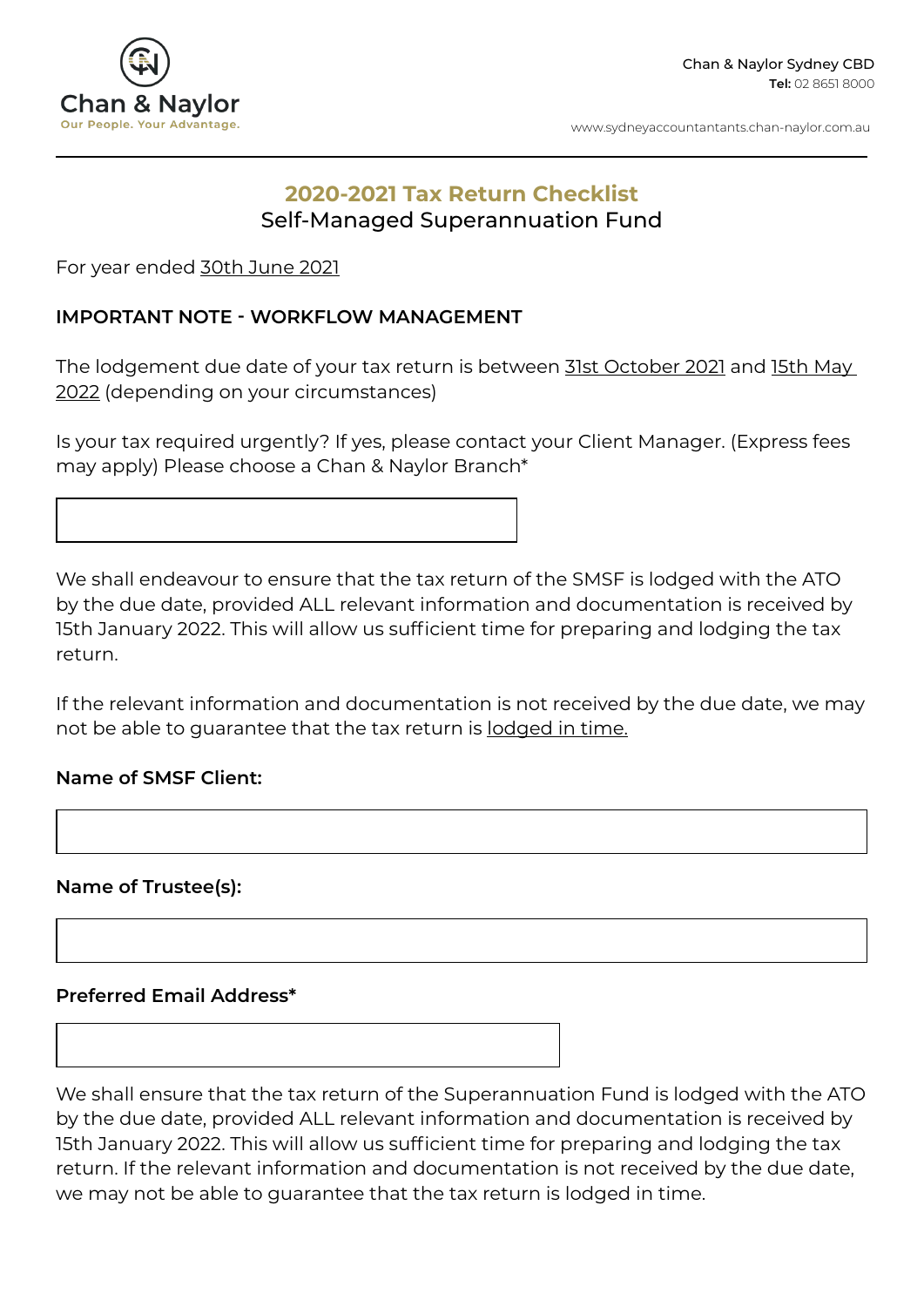# *1. Income & Expenses*

- If you maintain your own cloud based accounting software, please contact your client manager to go through the steps to enable appropriate Chan & Naylor access.
- If you maintain your own desktop based accounting software please submit a copy of the file via usb or via email to your relevant client manager.
- If you pay an ATO GST instalment amount every quarter, we shall prepare the Annual GST Return for you based on the date you provide, unless we are advised otherwise;
- If you do not maintain cloud or desktop based accounting software, please forward the following documents to us, if applicable:
	- **a.** cashbooks (either manual or in Microsoft excel);
	- **b.** bank statement from 1st July 2020 to 30th June 2021
	- **c.** cheque butts;
	- **d.** deposit slips;
	- **e.** expenses summaries/invoices;
	- **f.** loan statements, if applicable;
	- **g.** amounts of money that other entities, including the beneficiaries (for trust), owe the Trust/Partnership in connection with the business as at 30th June 2021, if any
	- **h.** amounts of money that the Trust/Partnership owes other entities, including the beneficiaries (for trust), in connection with the business as at 30 June 2021, if any
	- **i.** PAYG Payment Summaries (group certificates) and annual reconciliation statement, if applicable.

Please note that we need the GST component of each expense so that we can work out the GST input tax credit claimed by the Trust/Partnership.

# *2. Distribution from other trusts/partnerships*

Do you receive distribution from other trusts/partnerships?

 $Yes \mid Nol$ 

If you received distribution from another private trust or partnership, please provide a copy of the tax return or distribution statement;

\_\_\_\_\_\_\_\_\_\_\_\_\_\_\_\_\_\_\_\_\_\_\_\_\_\_\_\_\_\_\_\_\_\_\_\_\_\_\_\_\_\_\_\_\_\_\_\_\_\_\_\_\_\_\_\_\_\_\_\_\_\_\_\_\_\_\_\_\_\_\_\_\_\_\_\_\_\_\_\_\_\_\_\_\_

If you have invested in units of a private unit trust, please provide the market value of the units as at 30th June 2021. If you have any problem on this issue, please feel free to give us a call;

If you received a distribution from public unit trust, please provide a copy of the annual distribution summary and end of year portfolio statement.

\_\_\_\_\_\_\_\_\_\_\_\_\_\_\_\_\_\_\_\_\_\_\_\_\_\_\_\_\_\_\_\_\_\_\_\_\_\_\_\_\_\_\_\_\_\_\_\_\_\_\_\_\_\_\_\_\_\_\_\_\_\_\_\_\_\_\_\_\_\_\_\_\_\_\_\_\_\_\_\_\_\_\_\_\_

\_\_\_\_\_\_\_\_\_\_\_\_\_\_\_\_\_\_\_\_\_\_\_\_\_\_\_\_\_\_\_\_\_\_\_\_\_\_\_\_\_\_\_\_\_\_\_\_\_\_\_\_\_\_\_\_\_\_\_\_\_\_\_\_\_\_\_\_\_\_\_\_\_\_\_\_\_\_\_\_\_\_\_\_\_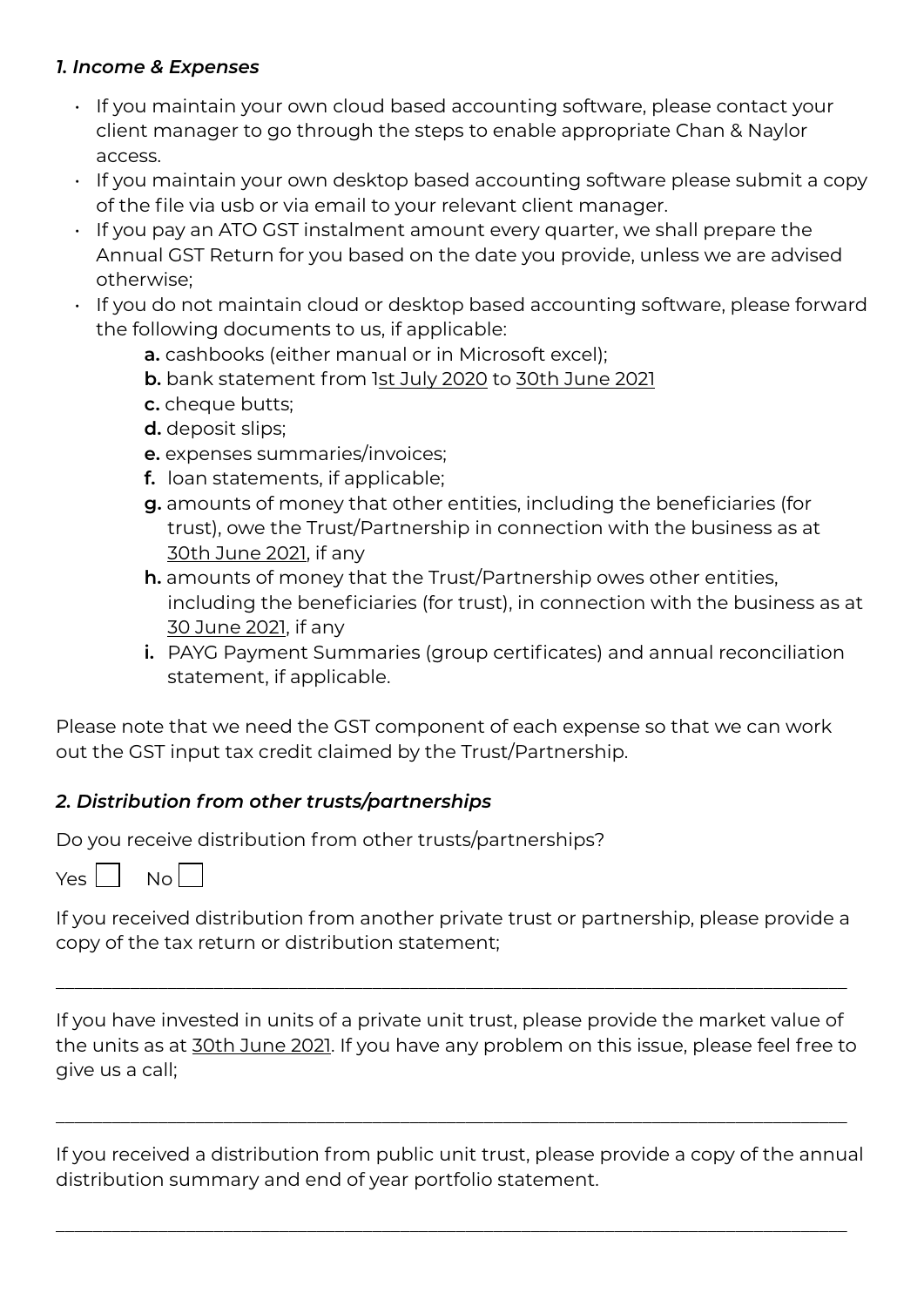## *3. Rent*

Do you receive rental income?\*

 $Yes \mid \mid No \mid$ 

Provide copies of the monthly rental statements or a copy of the annual summary, if available, of all investment properties.

Supply settlement sheets and purchase documents if you acquired property after 1st July 2020

\_\_\_\_\_\_\_\_\_\_\_\_\_\_\_\_\_\_\_\_\_\_\_\_\_\_\_\_\_\_\_\_\_\_\_\_\_\_\_\_\_\_\_\_\_\_\_\_\_\_\_\_\_\_\_\_\_\_\_\_\_\_\_\_\_\_\_\_\_\_\_\_\_\_\_\_\_\_\_\_\_\_\_\_\_

Provide the market value of each rental property as of 30th June 2021. If you have any problem on this issue, please feel free to give us a call;

\_\_\_\_\_\_\_\_\_\_\_\_\_\_\_\_\_\_\_\_\_\_\_\_\_\_\_\_\_\_\_\_\_\_\_\_\_\_\_\_\_\_\_\_\_\_\_\_\_\_\_\_\_\_\_\_\_\_\_\_\_\_\_\_\_\_\_\_\_\_\_\_\_\_\_\_\_\_\_\_\_\_\_\_\_

Indicate if there's any joint venture arrangement underlying any properties. If so, your client manager will advise what info to provide;

\_\_\_\_\_\_\_\_\_\_\_\_\_\_\_\_\_\_\_\_\_\_\_\_\_\_\_\_\_\_\_\_\_\_\_\_\_\_\_\_\_\_\_\_\_\_\_\_\_\_\_\_\_\_\_\_\_\_\_\_\_\_\_\_\_\_\_\_\_\_\_\_\_\_\_\_\_\_\_\_\_\_\_\_\_

\_\_\_\_\_\_\_\_\_\_\_\_\_\_\_\_\_\_\_\_\_\_\_\_\_\_\_\_\_\_\_\_\_\_\_\_\_\_\_\_\_\_\_\_\_\_\_\_\_\_\_\_\_\_\_\_\_\_\_\_\_\_\_\_\_\_\_\_\_\_\_\_\_\_\_\_\_\_\_\_\_\_\_\_\_

#### *4. Interest:*

**Name of Bank Account Number Total Interest Received (\$)**

# *5. Dividends:*

Please provide copies of all dividend statements including those that take part in dividend reinvestment plan. If you have problems finding all these statements, please feel free to contact us

\_\_\_\_\_\_\_\_\_\_\_\_\_\_\_\_\_\_\_\_\_\_\_\_\_\_\_\_\_\_\_\_\_\_\_\_\_\_\_\_\_\_\_\_\_\_\_\_\_\_\_\_\_\_\_\_\_\_\_\_\_\_\_\_\_\_\_\_\_\_\_\_\_\_\_\_\_\_\_\_\_\_\_\_\_

# **Name of Shares (please indicate if the shares take part in DRP)**

**Unfranked Dividend Franked Dividend Imputation Credit**

#### *6. Capital Gain*

Capital Gain: Did you sell any assets such as share investments or property in the 2021 financial year.

 $Yes \mid \mid No \mid$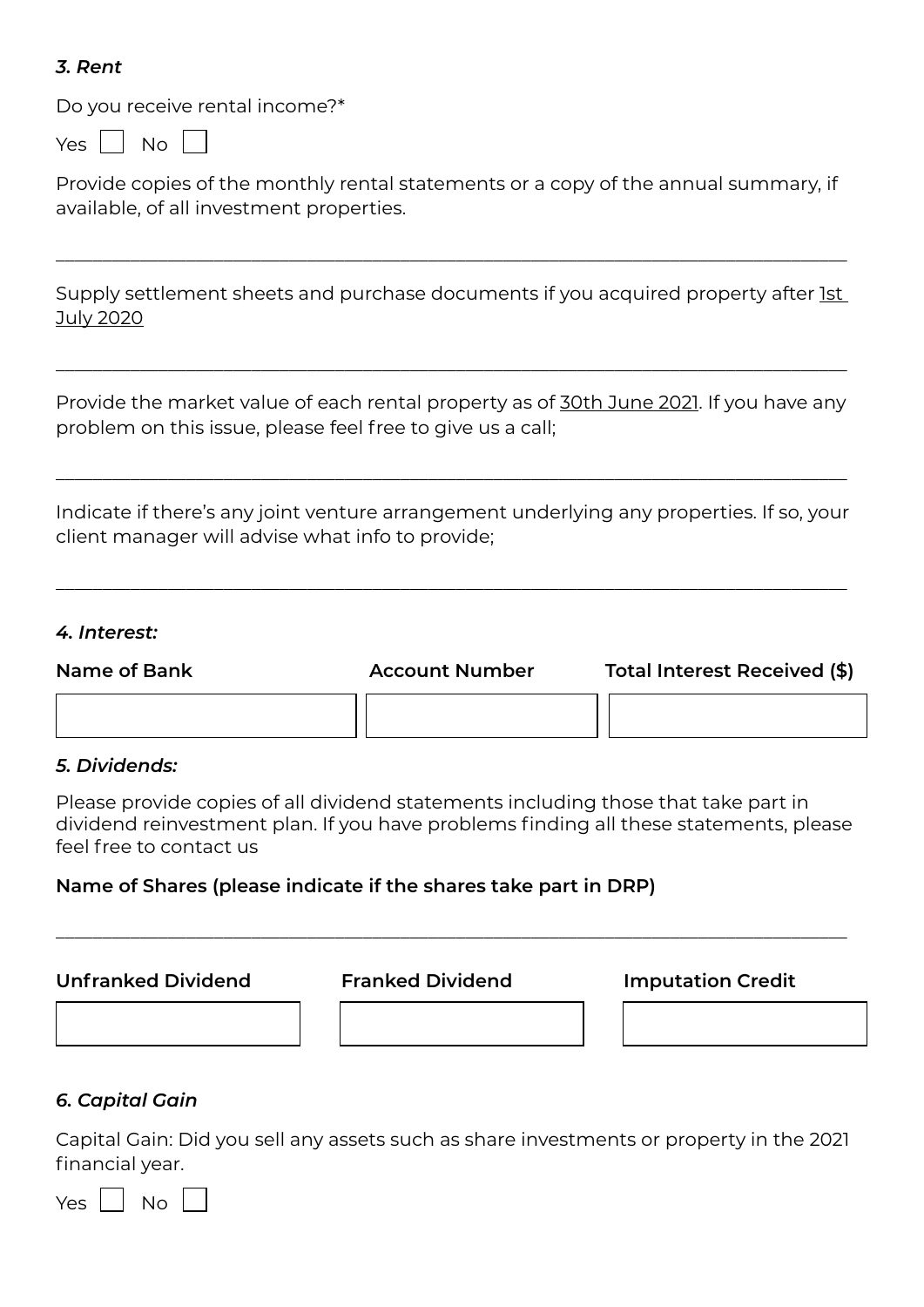## *7. Any other Income*

(Details of all receipts during the financial year, e.g. gross payments subject to foreign resident withholding etc. which do not fit into any of the above categories.)

\_\_\_\_\_\_\_\_\_\_\_\_\_\_\_\_\_\_\_\_\_\_\_\_\_\_\_\_\_\_\_\_\_\_\_\_\_\_\_\_\_\_\_\_\_\_\_\_\_\_\_\_\_\_\_\_\_\_\_\_\_\_\_\_\_\_\_\_\_\_\_\_\_\_\_\_\_\_\_\_\_\_\_\_\_

\_\_\_\_\_\_\_\_\_\_\_\_\_\_\_\_\_\_\_\_\_\_\_\_\_\_\_\_\_\_\_\_\_\_\_\_\_\_\_\_\_\_\_\_\_\_\_\_\_\_\_\_\_\_\_\_\_\_\_\_\_\_\_\_\_\_\_\_\_\_\_\_\_\_\_\_\_\_\_\_\_\_\_\_\_

\_\_\_\_\_\_\_\_\_\_\_\_\_\_\_\_\_\_\_\_\_\_\_\_\_\_\_\_\_\_\_\_\_\_\_\_\_\_\_\_\_\_\_\_\_\_\_\_\_\_\_\_\_\_\_\_\_\_\_\_\_\_\_\_\_\_\_\_\_\_\_\_\_\_\_\_\_\_\_\_\_\_\_\_\_

\_\_\_\_\_\_\_\_\_\_\_\_\_\_\_\_\_\_\_\_\_\_\_\_\_\_\_\_\_\_\_\_\_\_\_\_\_\_\_\_\_\_\_\_\_\_\_\_\_\_\_\_\_\_\_\_\_\_\_\_\_\_\_\_\_\_\_\_\_\_\_\_\_\_\_\_\_\_\_\_\_\_\_\_\_

# *8. Roll overs from other Super Funds*

If there was any rollover of funds from the member?

## *9. Contributions*

Did the fund receive any contribution? If so, please provide a list of contributions received and identify name of member who received the contribution.

## *10. Pension*

Did the fund pay any pension? If so, please provide a list of pensions paid and identify name of member who received the pension.

\_\_\_\_\_\_\_\_\_\_\_\_\_\_\_\_\_\_\_\_\_\_\_\_\_\_\_\_\_\_\_\_\_\_\_\_\_\_\_\_\_\_\_\_\_\_\_\_\_\_\_\_\_\_\_\_\_\_\_\_\_\_\_\_\_\_\_\_\_\_\_\_\_\_\_\_\_\_\_\_\_\_\_\_\_

\_\_\_\_\_\_\_\_\_\_\_\_\_\_\_\_\_\_\_\_\_\_\_\_\_\_\_\_\_\_\_\_\_\_\_\_\_\_\_\_\_\_\_\_\_\_\_\_\_\_\_\_\_\_\_\_\_\_\_\_\_\_\_\_\_\_\_\_\_\_\_\_\_\_\_\_\_\_\_\_\_\_\_\_\_

\_\_\_\_\_\_\_\_\_\_\_\_\_\_\_\_\_\_\_\_\_\_\_\_\_\_\_\_\_\_\_\_\_\_\_\_\_\_\_\_\_\_\_\_\_\_\_\_\_\_\_\_\_\_\_\_\_\_\_\_\_\_\_\_\_\_\_\_\_\_\_\_\_\_\_\_\_\_\_\_\_\_\_\_\_

\_\_\_\_\_\_\_\_\_\_\_\_\_\_\_\_\_\_\_\_\_\_\_\_\_\_\_\_\_\_\_\_\_\_\_\_\_\_\_\_\_\_\_\_\_\_\_\_\_\_\_\_\_\_\_\_\_\_\_\_\_\_\_\_\_\_\_\_\_\_\_\_\_\_\_\_\_\_\_\_\_\_\_\_\_

#### *11. Expenses*

Please provide a list of expenses paid by the Fund. If the Fund pays allocated pensions to its members, please contact us as you may have to provide more information regarding the exempt pension income as an actuarial certificate required.

\_\_\_\_\_\_\_\_\_\_\_\_\_\_\_\_\_\_\_\_\_\_\_\_\_\_\_\_\_\_\_\_\_\_\_\_\_\_\_\_\_\_\_\_\_\_\_\_\_\_\_\_\_\_\_\_\_\_\_\_\_\_\_\_\_\_\_\_\_\_\_\_\_\_\_\_\_\_\_\_\_\_\_\_\_

\_\_\_\_\_\_\_\_\_\_\_\_\_\_\_\_\_\_\_\_\_\_\_\_\_\_\_\_\_\_\_\_\_\_\_\_\_\_\_\_\_\_\_\_\_\_\_\_\_\_\_\_\_\_\_\_\_\_\_\_\_\_\_\_\_\_\_\_\_\_\_\_\_\_\_\_\_\_\_\_\_\_\_\_\_